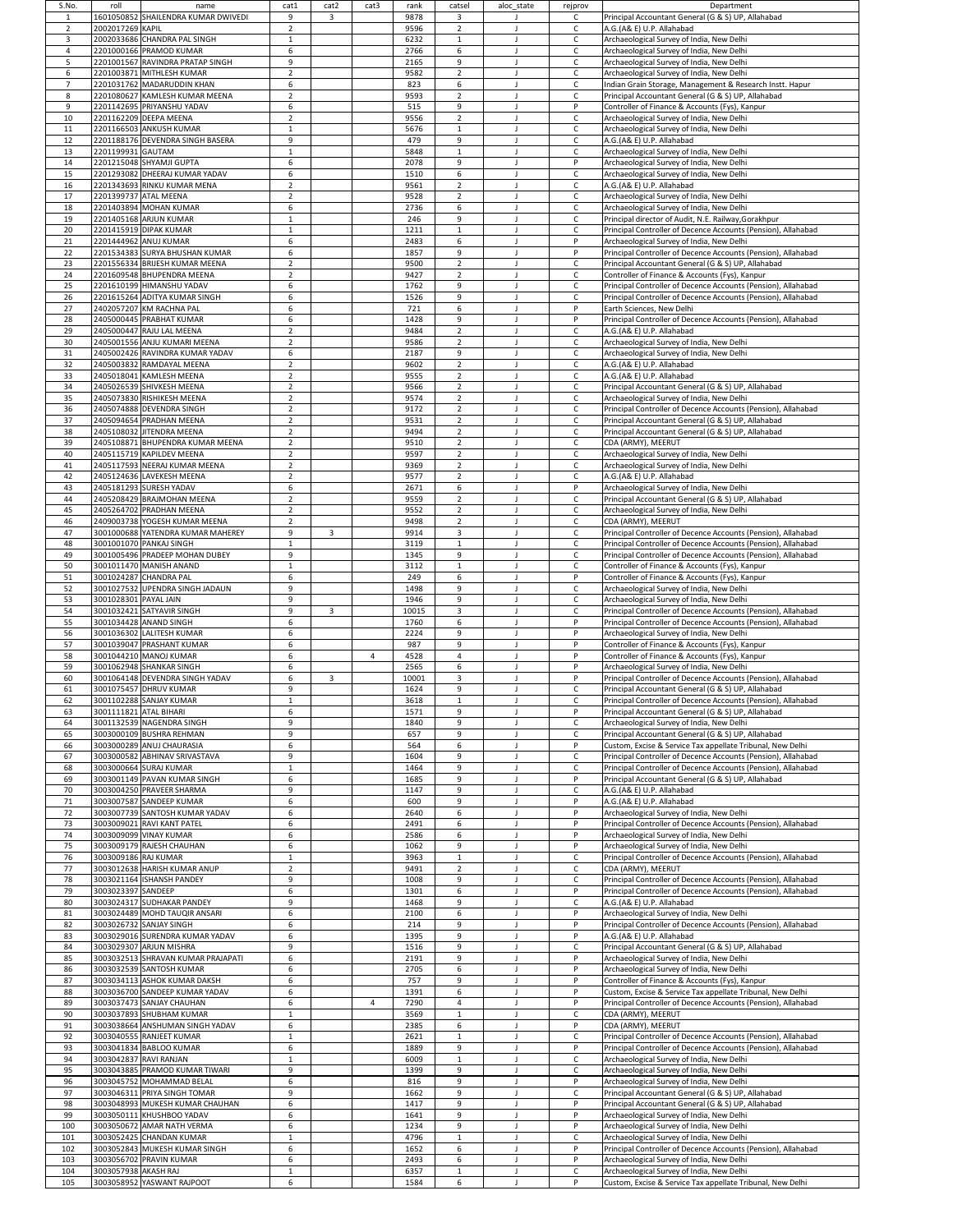| 106        |                       | 3003059420 MAHENDRA KUMAR                                      | 6                            |                |                | 2612         | 6                 |   | P                            | Archaeological Survey of India, New Delhi                                                                  |
|------------|-----------------------|----------------------------------------------------------------|------------------------------|----------------|----------------|--------------|-------------------|---|------------------------------|------------------------------------------------------------------------------------------------------------|
| 107        |                       | 3003059891 MANOJ KUMAR                                         | 6                            |                |                | 2712         | 6                 |   | P                            | Archaeological Survey of India, New Delhi                                                                  |
| 108<br>109 |                       | 3003062108 SANTOSH SONKAR<br>3003064494 ANIKET PATEL           | $\mathbf 1$<br>6             |                |                | 5383<br>1931 | 1<br>9            |   | $\mathsf{C}$<br>P            | Principal Controller of Decence Accounts (Pension), Allahabad<br>Archaeological Survey of India, New Delhi |
| 110        |                       | 3003069021 NAVIN PASWAN                                        | $\mathbf 1$                  |                |                | 6442         | $\mathbf{1}$      |   | $\mathsf{C}$                 | Archaeological Survey of India, New Delhi                                                                  |
| 111        |                       | 3003069763 GOPAL PRASAD                                        | 6                            |                |                | 2828         | 6                 |   | P                            | Archaeological Survey of India, New Delhi                                                                  |
| 112        |                       | 3003070067 ARIMARDAN SINGH                                     | q                            |                |                | 23           | 9                 |   | $\mathsf C$                  | Custom, Excise & Service Tax appellate Tribunal, New Delhi                                                 |
| 113        |                       | 3003070774 SANDEEP TIWARI                                      | $\mathbf{q}$                 |                |                | 1054         | 9                 |   | $\mathsf{C}$                 | Principal Accountant General (G & S) UP, Allahabad                                                         |
| 114        |                       | 3003072771 SARVA NAND YADAV                                    | 6                            |                |                | 2440         | 6                 |   | P                            | Archaeological Survey of India, New Delhi                                                                  |
| 115        |                       | 3003073864 KRASHNA KUMAR GUPTA                                 | q                            |                |                | 2017         | 9                 |   | $\mathsf{C}$                 | Archaeological Survey of India, New Delhi                                                                  |
| 116        |                       | 3003074366 OM PRAKASH                                          | -1<br>9                      |                |                | 3513         | 1                 |   | $\mathsf{C}$                 | Archaeological Survey of India, New Delhi                                                                  |
| 117<br>118 | 3003091421 AJAYA      | 3003090691 ANKUR KUMAR                                         | $\mathbf{1}$                 |                |                | 2274<br>3862 | 9<br>$\mathbf{1}$ |   | $\mathsf{C}$<br>$\mathsf{C}$ | Archaeological Survey of India, New Delhi<br>Archaeological Survey of India, New Delhi                     |
| 119        |                       | 3003104702 SUGAR SINGH MEENA                                   | $\overline{2}$               |                |                | 2866         | $\overline{2}$    |   | $\mathsf C$                  | CDA (ARMY), MEERUT                                                                                         |
| 120        |                       | 3003122858 AADITYA RAJ ARYA                                    | -1                           |                |                | 3054         | $\mathbf{1}$      |   | $\mathsf{C}$                 | CDA (ARMY), MEERUT                                                                                         |
| 121        |                       | 3003124907 AMIT KUMAR SINGH                                    | 9                            |                |                | 743          | 9                 |   | $\mathsf{C}$                 | Archaeological Survey of India, New Delhi                                                                  |
| 122        |                       | 3003125970 PREM PRAKASH GIRI                                   | q                            |                |                | 406          | 9                 |   | $\mathsf{C}$                 | Principal director of Audit, N.E. Railway, Gorakhpur                                                       |
| 123        |                       | 3003126442 RAVINDRA YADAV                                      | 9                            |                |                | 2036         | 9                 |   | $\mathsf C$                  | Archaeological Survey of India, New Delhi                                                                  |
| 124        |                       | 3003128892 RAHUL KUMAR GUPTA                                   | 6                            |                |                | 1754         | 9                 |   | P                            | Principal Accountant General (G & S) UP, Allahabad                                                         |
| 125        |                       | 3003129359 RUBY KUMARI                                         | 6                            |                |                | 1894         | 9                 |   | P                            | Archaeological Survey of India, New Delhi                                                                  |
| 126        |                       | 3003137627 RAJAN KUMAR                                         | -1                           |                |                | 498          | 9                 |   | $\mathsf C$                  | CDA (ARMY), MEERUT                                                                                         |
| 127        |                       | 3003139260 RAMDHANI PRAJAPATI                                  | 6                            |                |                | 1564         | 6                 |   | P                            | CDA (ARMY), MEERUT                                                                                         |
| 128        |                       | 3003141354 ANJANA KUMARI                                       |                              |                |                | 4519         | 1                 |   | $\mathsf{C}$                 | Principal Controller of Decence Accounts (Pension), Allahabad                                              |
| 129        |                       | 3003145362 MADHUKAR SINGH                                      | 6                            |                |                | 1453         | 6                 |   | P                            | Principal Controller of Decence Accounts (Pension), Allahabad                                              |
| 130        |                       | 3003147255 CHANDAN KUMAR                                       | $\mathbf{1}$                 |                |                | 997          | 1                 |   | $\mathsf{C}$                 | Controller of Finance & Accounts (Fys), Kanpur                                                             |
| 131<br>132 | 3003147725 PRINCE RAJ | 3003149591 RAVI KUMAR                                          | -1<br>6                      |                |                | 3636<br>1864 | 1<br>9            |   | $\mathsf C$<br>P             | Archaeological Survey of India, New Delhi<br>Archaeological Survey of India, New Delhi                     |
| 133        |                       | 3003158173 VIKASH KUMAR                                        | 6                            |                |                | 668          | 9                 |   | P                            | A.G.(A& E) U.P. Allahabad                                                                                  |
| 134        | 3005003636 ANURAG     |                                                                | $\mathbf{q}$                 |                |                | 161          | 9                 |   | $\mathsf C$                  | Indian Audit & Accounts, Northern Railway, New Delhi                                                       |
| 135        |                       | 3005010174 SHOAB AHMAD                                         | 6                            |                |                | 552          | 9                 |   | P                            | Principal Accountant General (G & S) UP, Allahabad                                                         |
| 136        |                       | 3005010218 DILIP KUMAR                                         | 6                            |                |                | 942          | 9                 |   | P                            | Archaeological Survey of India, New Delhi                                                                  |
| 137        |                       | 3005010631 ZEESHAN ALAM                                        | 6                            |                |                | 1725         | 9                 |   |                              | Archaeological Survey of India, New Delhi                                                                  |
| 138        |                       | 3005010914 AKSHAY GUPTA                                        | 9                            |                |                | 1665         | 9                 |   | $\mathsf{C}$                 | Archaeological Survey of India, New Delhi                                                                  |
| 139        |                       | 3005011780 RAHUL KISHORE                                       | 6                            |                | $\overline{4}$ | 378          | 9                 |   | P                            | Principal Controller of Decence Accounts (Pension), Allahabad                                              |
| 140        |                       | 3005017169 VAIBHAV KUMAR                                       | 6                            |                |                | 2555         | 6                 |   | P                            | Archaeological Survey of India, New Delhi                                                                  |
| 141        |                       | 3005019983 ABHISHEK MEENA                                      | $\overline{2}$               |                |                | 9575         | $2^{\circ}$       |   | $\mathsf{C}$                 | Principal Accountant General (G & S) UP, Allahabad                                                         |
| 142        |                       | 3005021532 MUNTJAR ALI                                         | 6                            |                |                | 2653         | 6                 |   | P                            | Archaeological Survey of India, New Delhi                                                                  |
| 143        |                       | 3005025503 MAYANK SHARMA                                       | q                            |                |                | 484          | 9                 |   | $\mathsf{C}$                 | Archaeological Survey of India, New Delhi                                                                  |
| 144        |                       | 3005045730 ADITYA PANDEY<br>3007001955 KRISHNA KANT MISHRA     | 9<br>$\mathbf{q}$            |                |                | 1996         | 9                 |   | $\mathsf{C}$                 | Archaeological Survey of India, New Delhi                                                                  |
| 145<br>146 |                       | 3007005008 MITHILESH GUPTA                                     | 6                            |                |                | 2231<br>165  | 9<br>9            |   | $\mathsf C$<br>P             | Archaeological Survey of India, New Delhi<br>Narcotics Control Bureau                                      |
| 147        |                       | 3007013639 DHARMENDRA PRASAD                                   | $\overline{2}$               |                |                | 9563         | $\overline{2}$    |   | $\mathsf C$                  | Archaeological Survey of India, New Delhi                                                                  |
| 148        |                       | 3007014474 BITTU KUMAR SONI                                    | 6                            |                |                | 2618         | 6                 |   | P                            | Archaeological Survey of India, New Delhi                                                                  |
| 149        | 3007017817 NIRUPAMA   |                                                                | $\mathbf{q}$                 |                |                | 2023         | 9                 |   | $\mathsf{C}$                 | Archaeological Survey of India, New Delhi                                                                  |
| 150        |                       | 3007019993 VIKASH KUMAR SHARMA                                 | $\overline{2}$               |                |                | 9519         | $\overline{2}$    |   | $\mathsf C$                  | A.G.(A& E) U.P. Allahabad                                                                                  |
| 151        |                       | 3007022654 MOHD AFZAL                                          | 6                            |                | 4              | 7938         | $\overline{4}$    |   | P                            | A.G.(A& E) U.P. Allahabad                                                                                  |
| 152        |                       | 3007048731 DIPU KUMAR YADAV                                    | 6                            |                |                | 1022         | 9                 |   | P                            | Archaeological Survey of India, New Delhi                                                                  |
| 153        |                       | 3007050044 SHUBHAM SHARMA                                      | $\overline{2}$               |                |                | 9485         | $\overline{2}$    |   | $\mathsf C$                  | Archaeological Survey of India, New Delhi                                                                  |
| 154        |                       | 3007062298 VIVEK MISHRA                                        | 9                            |                |                | 891          | 9                 |   | $\mathsf{C}$                 | Controller of Finance & Accounts (Fys), Kanpur                                                             |
| 155        |                       | 3007063926 AFTAB PARVEJ                                        | 6                            |                |                | 144          | 9                 |   | P                            | Geological Survey of India, Lucknow                                                                        |
| 156        |                       | 3007064111 YASHVANT KUMAR CHAURASIA                            | 6                            |                |                | 804          | 6                 |   | P                            | Indian Audit & Accounts, Northern Railway, New Delhi                                                       |
| 157        |                       | 3007067224 BABLOO KUMAR PASWAN                                 | $\mathbf{1}$                 |                |                | 2260         | 1                 |   | $\mathsf C$<br>P             | Archaeological Survey of India, New Delhi                                                                  |
| 158        |                       | 3007072362 SHIVANI GUPTA<br>3007072982 JAY SINGH YADAV         | 6                            |                |                | 1995         | 9                 |   |                              | Archaeological Survey of India, New Delhi                                                                  |
|            |                       |                                                                |                              |                |                |              |                   |   |                              |                                                                                                            |
| 159        |                       |                                                                | 6                            |                |                | 2445         | 6                 |   | P                            | Principal Controller of Decence Accounts (Pension), Allahabad                                              |
| 160        |                       | 3007082176 RAVINDRA RAI                                        | q                            | 3              |                | 9939         | 3                 |   | $\mathsf{C}$                 | Principal Accountant General (G & S) UP, Allahabad                                                         |
| 161        |                       | 3009000045 VIKAS UMARAO                                        | 6                            | $\overline{3}$ |                | 9966         | $\overline{3}$    |   | P<br>P                       | Controller of Finance & Accounts (Fys), Kanpur                                                             |
| 162        |                       | 3009000257 SHIVAM SAHU<br>3009000562 SHIKHAR GUPTA             | 6<br>q                       |                |                | 317<br>1051  | 9<br>9            |   | $\mathsf{C}$                 | A.G.(A& E) U.P. Allahabad                                                                                  |
| 163<br>164 |                       | 3009000847 RAHUL KUSHWAHA                                      | 6                            |                |                | 2192         | 9                 |   | P                            | Controller of Finance & Accounts (Fys), Kanpur<br>Archaeological Survey of India, New Delhi                |
| 165        |                       | 3009001475 SUVEER PANDEY                                       | 9                            |                |                | 1477         | 9                 |   | $\mathsf{C}$                 | Principal Accountant General (G & S) UP, Allahabad                                                         |
| 166        | 3009003942 POOJA JHA  |                                                                | $\mathbf{q}$                 |                |                | 667          | 9                 |   | $\mathsf{C}$                 | Principal Controller of Decence Accounts (Pension), Allahabad                                              |
| 167        |                       | 3009004627 ASHISH CHATURVEDI                                   | q                            |                |                | 2109         | 9                 |   | $\mathsf C$                  | Archaeological Survey of India, New Delhi                                                                  |
| 168        |                       | 3009004782 YOGENDRA KUMAR                                      | 6                            |                |                | 2495         | 6                 |   | P                            | Principal Controller of Decence Accounts (Pension), Allahabad                                              |
| 169        |                       | 3009005709 SIDDHARTHA SINGH                                    |                              |                |                | 2331         | 1                 |   |                              | CDA (ARMY), MEERUT                                                                                         |
| 170        |                       | 3009005865 AMIT KUMAR SINGH                                    | -6                           |                |                | 2080         | 9                 |   | P                            | Archaeological Survey of India, New Delhi                                                                  |
| 171        |                       | 3009007873 ANURAG RATHAUR                                      | 6                            |                |                | 812          | 9                 |   | P                            | A.G.(A& E) U.P. Allahabad                                                                                  |
| 172        |                       | 3009008440 ANUJ KUMAR PATEL                                    | 6                            |                |                | 1627         | 9                 |   | P<br>P                       | Principal Controller of Decence Accounts (Pension), Allahabad                                              |
| 173<br>174 | 3009019384 SHWETA     | 3009011733 PAWAN KUMAR PRAJAPATI                               | 6<br>-1                      |                |                | 758<br>1496  | 9<br>9            |   | $\mathsf{C}$                 | Principal Accountant General (G & S) UP, Allahabad                                                         |
|            |                       | 3009020117 PRATIBHA SHUKLA                                     | 9                            |                |                | 2254         | 9                 |   | $\mathsf{C}$                 | A.G.(A& E) U.P. Allahabad                                                                                  |
| 175<br>176 |                       | 3009021223 SATYAM BABU                                         | $\mathbf{q}$                 |                |                | 1443         | 9                 |   | $\mathsf{C}$                 | Archaeological Survey of India, New Delhi<br>A.G.(A& E) U.P. Allahabad                                     |
| 177        |                       | 3009025299 AMIT KUMAR                                          | -6                           |                |                | 638          | 9                 |   | P                            | Archaeological Survey of India, New Delhi                                                                  |
| 178        |                       | 3009025742 NIKESH KUMAR                                        | 9                            |                |                | 1009         | 9                 |   | $\mathsf{C}$                 | A.G.(A& E) U.P. Allahabad                                                                                  |
| 179        |                       | 3009025826 ANIL KUMAR                                          | 6                            |                |                | 2216         | 9                 |   | P                            | Archaeological Survey of India, New Delhi                                                                  |
| 180        |                       | 3009026083 UTKARSH SHUKLA                                      | q                            |                | 4              | 6585         | 4                 |   | $\mathsf{C}$                 | Principal Accountant General (G & S) UP, Allahabad                                                         |
| 181        |                       | 3009027183 ANKIT SHIVHARE                                      | 6                            |                |                | 964          | 9                 |   | P                            | CDA (ARMY), MEERUT                                                                                         |
| 182        |                       | 3009027767 ANKIT SHUKLA                                        | $\mathbf{q}$<br>$\mathbf{q}$ |                |                | 2285         | 9                 |   | $\mathsf{C}$                 | Archaeological Survey of India, New Delhi                                                                  |
| 183        |                       | 3009031234 SAUMYA PURWAR                                       | 6                            |                |                | 671          | 9<br>9            |   | $\mathsf{C}$<br>P            | CDA (ARMY), MEERUT                                                                                         |
| 184<br>185 |                       | 3009031899 DHEERENDRA KUMAR<br>3009032464 ASHEESH KUMAR        | 6                            |                |                | 1614<br>1480 | 9                 |   | P                            | Archaeological Survey of India, New Delhi<br>Principal Controller of Decence Accounts (Pension), Allahabad |
| 186        |                       | 3009032962 NAVNEET SHARMA                                      | 9                            |                |                | 344          | 9                 |   | $\mathsf{C}$                 | CDA (ARMY), MEERUT                                                                                         |
| 187        |                       | 3009033123 ADARSH PATEL                                        | 6                            |                |                | 3            | 9                 |   | P                            | CDA (ARMY), MEERUT                                                                                         |
| 188        | 3009033181 RAM DAS    |                                                                | 6                            | 3              |                | 9958         | 3                 |   | P                            | Controller of Finance & Accounts (Fys), Kanpur                                                             |
| 189        |                       | 3009034282 SUBODH KUMAR                                        | 6                            |                |                | 2056         | 9                 |   | P                            | Archaeological Survey of India, New Delhi                                                                  |
| 190        |                       | 3009034556 PRATEEK SHUKLA                                      | $\mathbf{q}$                 |                |                | 1981         | 9                 |   | $\mathsf C$                  | Archaeological Survey of India, New Delhi                                                                  |
| 191        |                       | 3009034936 PRAMOD KUMAR                                        | 6                            |                |                | 1342         | 6                 |   | P                            | Archaeological Survey of India, New Delhi                                                                  |
| 192        |                       | 3009035028 ABHISHEK RATHAUR                                    | 6                            |                |                | 1338         | 9                 |   | P                            | Principal Accountant General (G & S) UP, Allahabad                                                         |
| 193        |                       | 3009035161 ANSH KUMAR                                          | 6                            |                |                | 2646         | 6                 |   | P                            | Archaeological Survey of India, New Delhi                                                                  |
| 194        |                       | 3009037850 SHASHANK GUPTA                                      | <b>Q</b>                     |                |                | 1606         | 9                 |   | C                            | Principal Accountant General (G & S) UP, Allahabad                                                         |
| 195        |                       | 3009039372 PARMATMA SHARAN                                     | $\mathbf{1}$                 |                |                | 2976         | 1                 |   | $\mathsf{C}$                 | Archaeological Survey of India, New Delhi                                                                  |
| 196        |                       | 3009041226 ARUN KUMAR                                          | $\mathbf{q}$                 |                |                | 4422         | 1                 |   | $\mathsf{C}$                 | Archaeological Survey of India, New Delhi                                                                  |
| 197        |                       | 3009042335 RAJIV KUMAR MISHRA                                  |                              |                |                | 1129         | 9                 |   | $\mathsf{C}$<br>P            | Principal Accountant General (G & S) UP, Allahabad                                                         |
| 198        |                       | 3009042488 ASHUTOSH SAHU                                       | 6                            |                |                | 2053         | 9                 |   | P                            | Archaeological Survey of India, New Delhi                                                                  |
| 199        |                       | 3009043573 ABHISHEK KATIYAR<br>3009046262 DEV NARAYAN KUSHWAHA | 6<br>6                       |                |                | 2747<br>2814 | 6<br>6            |   | P                            | Archaeological Survey of India, New Delhi                                                                  |
| 200<br>201 |                       | 3009047320 SHUBHANKAR SHUKLA                                   | 9                            |                |                | 1971         | 9                 | J | C                            | Archaeological Survey of India, New Delhi<br>Archaeological Survey of India, New Delhi                     |
| 202        |                       | 3009057687 ALOK UTTAM                                          | 6                            |                |                | 1142         | 9                 |   | P                            | Principal Controller of Decence Accounts (Pension), Allahabad                                              |
| 203        |                       | 3009063332 ALOK KUMAR                                          | $\mathbf{1}$                 |                | $\overline{4}$ | 363          | 9                 |   | $\mathsf{C}$                 | Principal Accountant General (G & S) UP, Allahabad                                                         |
| 204        |                       | 3009064336 NAWAB SINGH                                         | 6                            | $\overline{3}$ |                | 8878         | $\mathbf{3}$      |   | P                            | CDA (ARMY), MEERUT                                                                                         |
| 205        |                       | 3009066039 ANAND PRAKASH AGNIHOTRI                             | 9                            |                |                | 1457         | 9                 |   | $\mathsf C$                  | Principal Accountant General (G & S) UP, Allahabad                                                         |
| 206        |                       | 3009071907 AJAY KUMAR TIWARI                                   | 9                            | 3              |                | 9903         | 3                 |   | $\mathsf{C}$                 | Principal Accountant General (G & S) UP, Allahabad                                                         |
| 207        |                       | 3009072578 SERBENDRA SINGH RATHORE                             | 9                            | $\overline{3}$ |                | 9591         | $\mathbf{3}$      |   | $\mathsf C$                  | Principal Accountant General (G & S) UP, Allahabad                                                         |
| 208        |                       | 3009085573 POOJA NAYAK                                         | $\mathbf{q}$                 |                |                | 162          | 9                 |   | $\mathsf C$                  | Indian Grain Storage, Management & Research Instt. Hapur                                                   |
| 209        |                       | 3009090873 BRIJ BHAN SINGH CHAUHAN                             | 9                            | $\overline{3}$ |                | 9600         | $\mathbf{3}$      |   | $\mathsf{C}$                 | Principal Controller of Decence Accounts (Pension), Allahabad                                              |
| 210<br>211 |                       | 3009096061 SURESH YADAV<br>3009098015 RAHUL MISHRA             | 6<br>9                       |                |                | 574<br>756   | 6<br>9            |   | P<br>$\mathsf{C}$            | DGQA, Shahjahanpur<br>CDA (ARMY), MEERUT                                                                   |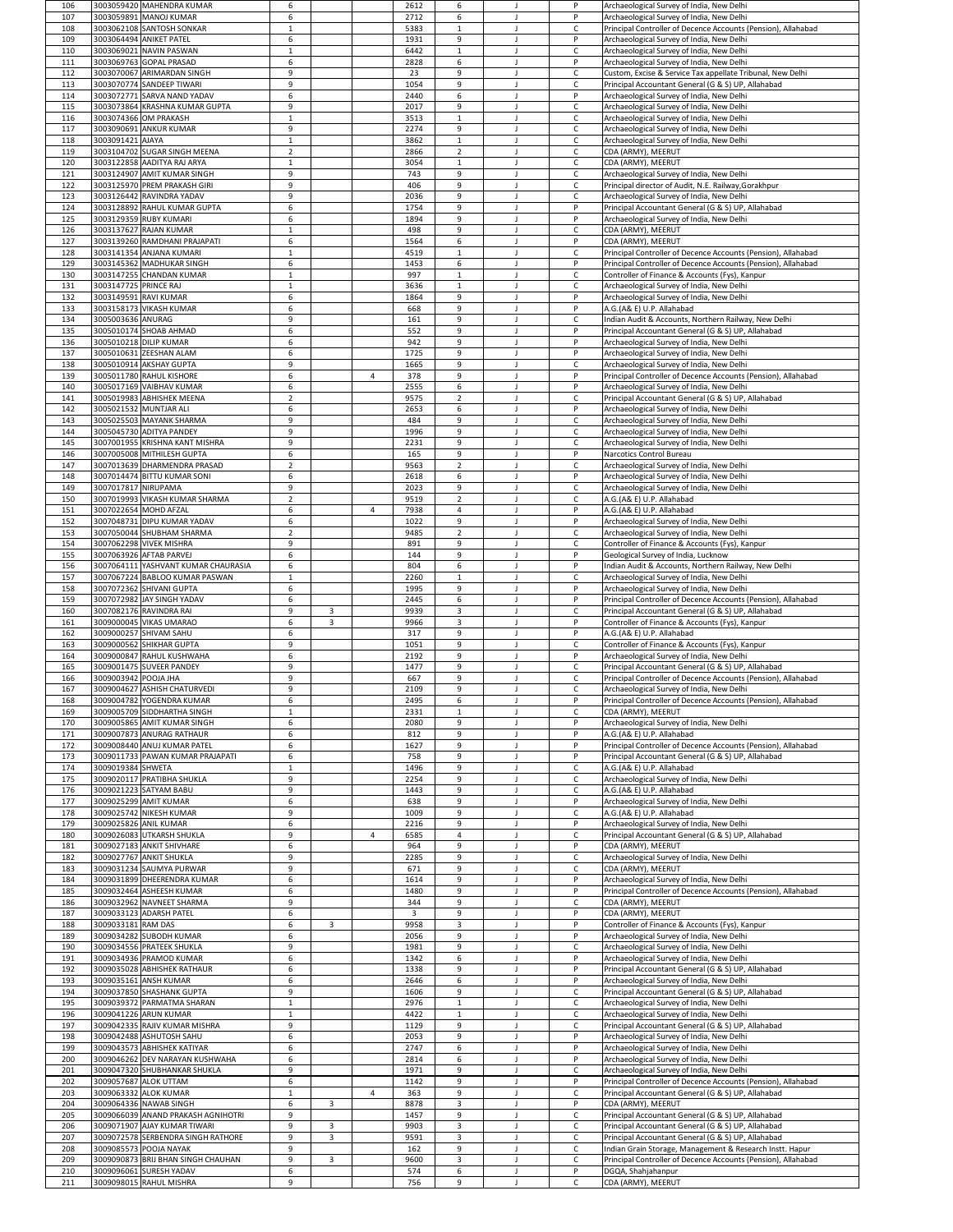| 212        |                       | 3009105044 ASHOK KUMAR                                         | 6                   |                |                | 1750         | 6                |   | P                            | CDA (ARMY), MEERUT                                                                                                             |
|------------|-----------------------|----------------------------------------------------------------|---------------------|----------------|----------------|--------------|------------------|---|------------------------------|--------------------------------------------------------------------------------------------------------------------------------|
| 213        |                       | 3009105407 ASHISH TIWARI                                       | 9                   |                |                | 1541         | 9                |   | $\mathsf{C}$                 | A.G.(A& E) U.P. Allahabad                                                                                                      |
| 214        | 3009106734 LOVELESH   | 3009114686 DEVENDRA KUMAR                                      | 6                   |                |                | 2354<br>1002 | 6                |   | P<br>P                       | CDA (ARMY), MEERUT                                                                                                             |
| 215<br>216 | 3009118556 AMIT SINGH |                                                                | 6<br>$\mathbf{q}$   |                |                | 1058         | 9<br>9           |   | $\mathsf{C}$                 | Principal Accountant General (G & S) UP, Allahabad<br>A.G.(A& E) U.P. Allahabad                                                |
| 217        |                       | 3009119668 ANUJ KUMAR                                          | 6                   |                |                | 236          | 6                |   | P                            | Controller of Finance & Accounts (Fys), Dehradun                                                                               |
| 218        |                       | 3009120175 SWATI SHUKLA                                        | q                   |                |                | 2063         | 9                |   | $\mathsf C$                  | Archaeological Survey of India, New Delhi                                                                                      |
| 219        |                       | 3009121041 NITISH PATEL                                        | 6                   |                |                |              | 9                |   | P                            | CDA(PD) MEERUT                                                                                                                 |
| 220        |                       | 3009123649 RAHUL YADAV                                         | 6                   |                |                | 1297         | 9                |   | P                            | CDA (ARMY), MEERUT                                                                                                             |
| 221        |                       | 3009126447 SANDEEP JOSHI<br>3009130688 DHARMENDRA GANGWAR      | q                   |                |                | 1073         | 9                |   | $\mathsf{C}$<br>P            | CDA (ARMY), MEERUT                                                                                                             |
| 222<br>223 |                       | 3010000177 SUKRITI MISHRA                                      | 6<br>9              |                |                | 351<br>701   | 9<br>9           |   | $\mathsf{C}$                 | Controller of Finance & Accounts (Fys), Dehradun<br>Controller of Finance & Accounts (Fys), Kanpur                             |
| 224        |                       | 3010001148 RAJESH KUMAR RATNAKAR                               | 9                   | $\overline{3}$ |                | 10009        | $\mathbf{3}$     |   | $\mathsf{C}$                 | Principal Controller of Decence Accounts (Pension), Allahabad                                                                  |
| 225        |                       | 3010001171 AYUSHI AGARWAL                                      | q                   |                |                | 1057         | 9                |   | $\mathsf{C}$                 | Principal Controller of Decence Accounts (Pension), Allahabad                                                                  |
| 226        |                       | 3010001437 SURAJ KUMAR                                         | -1                  |                |                | 5228         | $\mathbf{1}$     |   | $\mathsf{C}$                 | Archaeological Survey of India, New Delhi                                                                                      |
| 227        |                       | 3010003523 PRATIBHA SHIVHARE                                   | 6                   |                |                | 1605         | 9                |   | P                            | Archaeological Survey of India, New Delhi                                                                                      |
| 228        |                       | 3010004955 RAJEEV KUMAR                                        | -2                  |                |                | 8854         | $\overline{2}$   |   | $\mathsf{C}$                 | Controller of Finance & Accounts (Fys), Kanpur                                                                                 |
| 229<br>230 |                       | 3010005497 SHIVAM SAHU<br>3010007331 SUDHANSHU SHUKLA          | 6<br>9              |                |                | 646<br>904   | 9<br>9           |   | P<br>$\mathsf{C}$            | Controller of Finance & Accounts (Fys), Kanpur<br>Principal Accountant General (G & S) UP, Allahabad                           |
| 231        |                       | 3010009611 SUMITABH BACHCHAN                                   | $\mathbf{1}$        |                |                | 1921         | 9                |   | $\mathsf{C}$                 | Principal Controller of Decence Accounts (Pension), Allahabad                                                                  |
| 232        |                       | 3010010222 MOHD ANSAR                                          | 6                   |                |                | 12           | 9                |   | P                            | Controller of Finance & Accounts (Fys), Dehradun                                                                               |
| 233        |                       | 3010015078 KAUSHLENDRA KUMAR                                   | $\mathbf{q}$        |                |                | 1902         | 9                |   | $\mathsf{C}$                 | Principal Controller of Decence Accounts (Pension), Allahabad                                                                  |
| 234        |                       | 3010017732 DEEPAK VERMA                                        | 6                   |                |                | 669          | 9                |   | P                            | Archaeological Survey of India, New Delhi                                                                                      |
| 235        |                       | 3010020443 SANJEEV KUMAR MISHRA                                | q                   |                |                | 2120         | 9                |   | $\mathsf C$                  | Archaeological Survey of India, New Delhi                                                                                      |
| 236<br>237 |                       | 3010021547 AVINASH PAL<br>3010023536 INDRESH KUMAR             | 6<br>$\mathbf 1$    |                |                | 2806<br>6001 | 6<br>1           |   | P<br>$\mathsf{C}$            | Archaeological Survey of India, New Delhi<br>Archaeological Survey of India, New Delhi                                         |
| 238        |                       | 3010025095 ROHIT PATHAK                                        | $\mathbf{q}$        |                |                | 1663         | 9                |   | $\mathsf{C}$                 | Principal Controller of Decence Accounts (Pension), Allahabad                                                                  |
| 239        |                       | 3010027917 LAVAKUSH VERMA                                      | 6                   |                |                | 726          | 9                |   | P                            | A.G.(A& E) U.P. Allahabad                                                                                                      |
| 240        |                       | 3010028084 RAJNEESH KUMAR SHUKLA                               | $\mathbf{q}$        |                |                | 1150         | 9                |   | $\mathsf C$                  | Archaeological Survey of India, New Delhi                                                                                      |
| 241        |                       | 3010028262 VIPIN KUMAR                                         | 6                   |                |                | 805          | 9                |   | P                            | Principal Controller of Decence Accounts (Pension), Allahabad                                                                  |
| 242        |                       | 3010029092 ATUL SHUKLA                                         | 9                   |                |                | 585          | 9                |   | $\mathsf C$                  | Principal Controller of Decence Accounts (Pension), Allahabad                                                                  |
| 243<br>244 |                       | 3010029344 MANISH KUMAR<br>3010035089 SUBHASH CHANDER          | $\mathbf{1}$        |                |                | 4865<br>5537 | 1                |   | $\mathsf{C}$<br>$\mathsf{C}$ | Principal Controller of Decence Accounts (Pension), Allahabad<br>Archaeological Survey of India, New Delhi                     |
| 245        |                       | 3010036640 SUMIT KUMAR                                         |                     |                |                | 1992         | 9                |   | $\mathsf C$                  | Archaeological Survey of India, New Delhi                                                                                      |
| 246        |                       | 3010037780 ASHUTOSH MISHRA                                     | 9                   |                |                | 722          | 9                |   | $\mathsf C$                  | Principal Controller of Decence Accounts (Pension), Allahabad                                                                  |
| 247        |                       | 3010040175 SARVESH KUMAR NISHAD                                | 6                   |                |                | 910          | 9                |   | P                            | Principal Controller of Decence Accounts (Pension), Allahabad                                                                  |
| 248        | 3010042558 LAKSHMI    |                                                                | 6                   |                |                | 1704         | 6                |   | P                            | Archaeological Survey of India, New Delhi                                                                                      |
| 249        |                       | 3010048676 RAM KRISHNA                                         | -6                  |                |                | 2148         | 6                |   | P                            | CDA (ARMY), MEERUT                                                                                                             |
| 250<br>251 |                       | 3010049165 DINESH CHANDRA NAGER<br>3010050514 GURUBACHAN YADAV | 6<br>6              |                |                | 357<br>2294  | 9<br>6           |   | P<br>P                       | Indian Grain Storage, Management & Research Instt. Hapur<br>Archaeological Survey of India, New Delhi                          |
| 252        |                       | 3010051535 AANAND KUMAR VERMA                                  | 6                   |                |                | 2538         | 6                |   | P                            | Archaeological Survey of India, New Delhi                                                                                      |
| 253        |                       | 3010053130 MANISH KUMAR                                        | $\mathbf{1}$        |                |                | 2561         | 1                |   | $\mathsf C$                  | Controller of Finance & Accounts (Fys), Kanpur                                                                                 |
| 254        |                       | 3010053595 SOBHIT GUPTA                                        | 9                   |                |                | 2103         | 9                |   | $\mathsf{C}$                 | Archaeological Survey of India, New Delhi                                                                                      |
| 255        |                       | 3010054523 RANANJAY SINGH                                      | $\mathbf{q}$        |                | $\overline{4}$ | 8804         | 4                |   | $\mathsf{C}$                 | Principal Accountant General (G & S) UP, Allahabad                                                                             |
| 256        |                       | 3010055669 RAHUL KUMAR                                         | 6                   |                |                | 1613         | 9                |   | P                            | Principal Controller of Decence Accounts (Pension), Allahabad                                                                  |
| 257        |                       | 3010057666 SWETA YADAV                                         | 6                   |                |                | 13           | 9                |   | P                            | Controller of Finance & Accounts (Fys), Kanpur                                                                                 |
| 258<br>259 |                       | 3010058803 JITENDRA KUMAR YADAV<br>3010061671 SHUBHAM VERMA    | $\mathbf{q}$<br>-6  | 3              |                | 9928<br>996  | 3<br>6           |   | $\mathsf{C}$<br>P            | A.G.(A& E) U.P. Allahabad<br>Narcotics Control Bureau                                                                          |
| 260        |                       | 3010061890 MAYANK PRATAP SINGH                                 | 9                   |                |                | 1151         | 9                |   | $\mathsf{C}$                 | CDA (ARMY), MEERUT                                                                                                             |
| 261        |                       | 3010072315 AVINASH SINGH                                       | 9                   |                |                | 1920         | 9                |   | $\mathsf{C}$                 | Archaeological Survey of India, New Delhi                                                                                      |
| 262        |                       | 3010073624 AKANKSHA VERMA                                      | 6                   |                |                | 2811         | 6                |   | P                            | Archaeological Survey of India, New Delhi                                                                                      |
| 263        |                       | 3010075765 ANKIT VERMA                                         | 6                   |                |                | 153          | 6                |   | P                            | CDA (ARMY), MEERUT                                                                                                             |
| 264        | 3010075847 SILESH     |                                                                | $\mathbf{q}$        |                |                | 2064         | 9                |   | $\mathsf{C}$                 | Archaeological Survey of India, New Delhi                                                                                      |
| 265        |                       | 3010078430 SHASHANK TRIVEDI                                    | $\mathbf{q}$        |                |                | 916          | 9                |   | $\mathsf{C}$                 | A.G.(A& E) U.P. Allahabad                                                                                                      |
| 266<br>267 | 3010094817 AKASH SEN  | 3010094592 SHIVAM KUMAR VERMA                                  | -6<br>6             |                |                | 2011<br>327  | 9<br>9           |   | P<br>P                       | Archaeological Survey of India, New Delhi<br>Archaeological Survey of India, New Delhi                                         |
| 268        |                       | 3010109023 SHIKHA UTTAM                                        | 6                   |                |                | 72           | 9                |   | P                            | Director of Coordination Police Wireless, MHA                                                                                  |
| 269        |                       | 3010125757 YOGESH TRIVEDI                                      | <b>Q</b>            |                | 5              | 9338         | 5                |   | $\mathsf{C}$                 | CDA (ARMY), MEERUT                                                                                                             |
| 270        |                       | 3010128193 AZAD AHMED                                          | 6                   |                |                | 1372         | 6                |   | P                            | CDA (ARMY), MEERUT                                                                                                             |
| 271        |                       | 3011000068 ABHINAV BANSAL                                      | 9                   |                |                | 1949         | 9                |   | $\mathsf{C}$                 | Archaeological Survey of India, New Delhi                                                                                      |
| 272        |                       | 3011010296 SHIVAM KUMAR DHIMAN                                 | 6                   |                |                | 2740         | 6                |   | P                            | Archaeological Survey of India, New Delhi                                                                                      |
| 273<br>274 |                       | 3011014096 RAHUL KUMAR MEENA<br>3011027662 AKHILESH CHAUHAN    | $\overline{2}$<br>9 |                |                | 9516<br>2144 | $2^{\circ}$<br>9 |   | $\mathsf{C}$<br>$\mathsf{C}$ | Principal Accountant General (G & S) UP, Allahabad<br>Archaeological Survey of India, New Delhi                                |
| 275        |                       | 3011029186 NITIN MALIK                                         | $\Omega$            |                |                | 1471         | 9                |   |                              | Archaeological Survey of India, New Delhi                                                                                      |
| 276        |                       | 3011035023 SEVENDRA KUMAR                                      | q                   |                |                | 2065         | 9                |   | $\mathsf{C}$                 | Archaeological Survey of India, New Delhi                                                                                      |
| 277        |                       | 3011037915 SACHIN KUMAR                                        | 6                   |                |                | 2499         | 6                |   | P                            | Archaeological Survey of India, New Delhi                                                                                      |
| 278        |                       | 3011041693 SAABIR MOHAMAD                                      | 6                   |                |                | 1309         | 6                |   | P                            | Principal director of Audit, N.E. Railway, Gorakhpur                                                                           |
| 279<br>280 |                       | 3011060091 SANJAY SINGH<br>3011070053 DEVENDRA SINGH           | $\mathbf 1$<br>9    | 3              |                | 353<br>9945  | 9<br>3           |   | $\mathsf{C}$<br>$\mathsf C$  | Controller of Finance & Accounts (Fys), Kanpur<br>Principal Controller of Decence Accounts (Pension), Allahabad                |
| 281        |                       | 3011072716 SUNDER SINGH                                        | 6                   |                |                | 178          | 9                |   | P                            | Principal Accountant General (G & S) UP, Allahabad                                                                             |
| 282        | 3011102174 RAJ KUMAR  |                                                                | $\mathbf{q}$        | 3              |                | 9572         | 3                |   | $\mathsf{C}$                 | A.G.(A& E) U.P. Allahabad                                                                                                      |
| 283        |                       | 3013000421 DILEEP SINGH                                        | -6                  |                |                | 1546         | 9                |   | P                            | Archaeological Survey of India, New Delhi                                                                                      |
| 284        |                       | 3013001305 DEEPAK KUMAR VERMA                                  | 6                   |                |                | 2338         | 6                |   | P                            | Archaeological Survey of India, New Delhi                                                                                      |
| 285        |                       | 3013003898 PRATEESH KUMAR YADAV                                | 6                   |                |                | 304<br>1783  | 9                |   |                              | Soil and Land Survey of India, Noida                                                                                           |
| 286<br>287 |                       | 3013006689 RISHIKESH UPADHYAY                                  |                     |                |                |              |                  |   | P                            |                                                                                                                                |
|            |                       |                                                                | q                   |                |                |              | 9                |   | $\mathsf{C}$                 | Archaeological Survey of India, New Delhi                                                                                      |
| 288        | 3013008462 PRITAM RAJ | 3013008370 VISHAL KUMAR GAUN                                   | $\overline{2}$<br>6 |                |                | 8868<br>1446 | $2^{\circ}$<br>9 |   | $\mathsf C$<br>P             | Custom, Excise & Service Tax appellate Tribunal, New Delhi<br>Archaeological Survey of India, New Delhi                        |
| 289        |                       | 3013013298 MANU KUMAR SINGH                                    | 6                   |                |                | 719          | 9                |   | P                            | Principal Accountant General (G & S) UP, Allahabad                                                                             |
| 290        |                       | 3013017695 SHRI KRISHNA MAURYA                                 | 6                   |                |                | 2550         | 6                |   | P                            | Archaeological Survey of India, New Delhi                                                                                      |
| 291        |                       | 3013028893 ASHWINI KUMARI                                      | 6                   |                |                | 1160         | 9                |   | P                            | Principal Accountant General (G & S) UP, Allahabad                                                                             |
| 292        |                       | 3013034929 RAM AVATAR MEENA                                    | $\overline{2}$      |                |                | 9553         | $2^{\circ}$      |   | $\mathsf{C}$                 | Principal Accountant General (G & S) UP, Allahabad                                                                             |
| 293        |                       | 3013060690 SURAJ SONKER                                        | $\mathbf 1$         |                |                | 1942         | 9<br>1           |   | $\mathsf C$                  | Principal Controller of Decence Accounts (Pension), Allahabad                                                                  |
| 294<br>295 |                       | 3013089348 SURAJ KUMAR<br>3013110098 RAJESH PRATAP SONKAR      | $\mathbf{1}$        |                |                | 612<br>6106  | 1                |   | $\mathsf{C}$<br>$\mathsf{C}$ | CDA (ARMY), MEERUT<br>Archaeological Survey of India, New Delhi                                                                |
| 296        |                       | 3013113015 MITHILESH KUMAR YADAV                               | 6                   |                |                | 154          | 6                |   | P                            | Central Cattle Breeding Farm, Lakhimpur-Khiri                                                                                  |
| 297        |                       | 3013141416 AMARJEET KUMAR                                      | -1                  |                |                | 3648         | 1                |   | $\mathsf{C}$                 | Principal Controller of Decence Accounts (Pension), Allahabad                                                                  |
| 298        |                       | 3013158528 MUKESH KUMAR YADAV                                  | 6                   |                |                | 1686         | 9                |   | P                            | Principal Controller of Decence Accounts (Pension), Allahabad                                                                  |
| 299        |                       | 3201011107 ABHINAV SAURABH                                     |                     |                |                | 4894         | 1                |   | $\mathsf C$                  | Archaeological Survey of India, New Delhi                                                                                      |
| 300<br>301 |                       | 3201034022 SAKET KUMAR<br>3201124886 VIKASH KUMAR              | 6<br>9              |                |                | 2690<br>1736 | 6<br>9           |   | P<br>$\mathsf{C}$            | Archaeological Survey of India, New Delhi                                                                                      |
| 302        |                       | 3201155138 SUDHANSHU KUMAR DAS                                 | 9                   |                |                | 1951         | 9                |   | $\mathsf{C}$                 | Principal Accountant General (G & S) UP, Allahabad<br>Archaeological Survey of India, New Delhi                                |
| 303        |                       | 3203003828 VIKASH KUMAR                                        | $\mathbf{q}$        |                |                | 835          | 9                |   | $\mathsf{C}$                 | CDA (ARMY), MEERUT                                                                                                             |
| 304        |                       | 3203010281 SAKET KUMAR                                         | -1                  |                | 4              | 5821         | 1                |   | $\mathsf C$                  | Principal Controller of Decence Accounts (Pension), Allahabad                                                                  |
| 305        |                       | 3203011006 JITENDRA KUMAR                                      | $\overline{2}$      |                |                | 9495         | $\overline{2}$   |   | $\mathsf{C}$                 | A.G.(A& E) U.P. Allahabad                                                                                                      |
| 306        |                       | 3203013385 SAUMYA KUMARI                                       | 9                   |                |                | 1120         | 9                |   | $\mathsf{C}$                 | Controller of Finance & Accounts (Fys), Kanpur                                                                                 |
| 307        |                       | 3203015926 AKASH KUMAR                                         | 6                   |                |                | 2088         | 6                | J | P                            | Principal Controller of Decence Accounts (Pension), Allahabad                                                                  |
| 308        |                       | 3203016512 SHYAMA KUMARI                                       | 9                   |                |                | 1743         | 9                |   | $\mathsf C$<br>P             | Principal Controller of Decence Accounts (Pension), Allahabad                                                                  |
| 309<br>310 |                       | 3203029285 ABHISHEK KUMAR<br>3203029321 PRAKASH KUMAR          | 6<br>6              |                |                | 1749<br>1997 | 9<br>9           |   | P                            | Archaeological Survey of India, New Delhi<br>Archaeological Survey of India, New Delhi                                         |
| 311        |                       | 3203029863 DEEPAK KUMAR                                        | 6                   |                |                | 2603         | 6                |   | P                            | Archaeological Survey of India, New Delhi                                                                                      |
| 312        |                       | 3203033178 SANTOSH KUMAR                                       | $\overline{2}$      |                |                | 9509         | $2^{\circ}$      |   | $\mathsf{C}$                 | Archaeological Survey of India, New Delhi                                                                                      |
| 313        |                       | 3203041091 RITESH KUMAR                                        | 6                   |                |                | 2723         | 6                |   | P                            | Archaeological Survey of India, New Delhi                                                                                      |
| 314        |                       | 3203046612 VISHAL KUMAR                                        | - 1                 |                |                | 6535         | 1                |   | $\mathsf{C}$                 | Archaeological Survey of India, New Delhi                                                                                      |
| 315<br>316 | 3203057630 MD IRFAN   | 3203049711 NIRAJ KUMAR                                         | 6<br>6              |                |                | 2422<br>1171 | 6<br>9           |   | P<br>P                       | Principal Controller of Decence Accounts (Pension), Allahabad<br>Principal Controller of Decence Accounts (Pension), Allahabad |